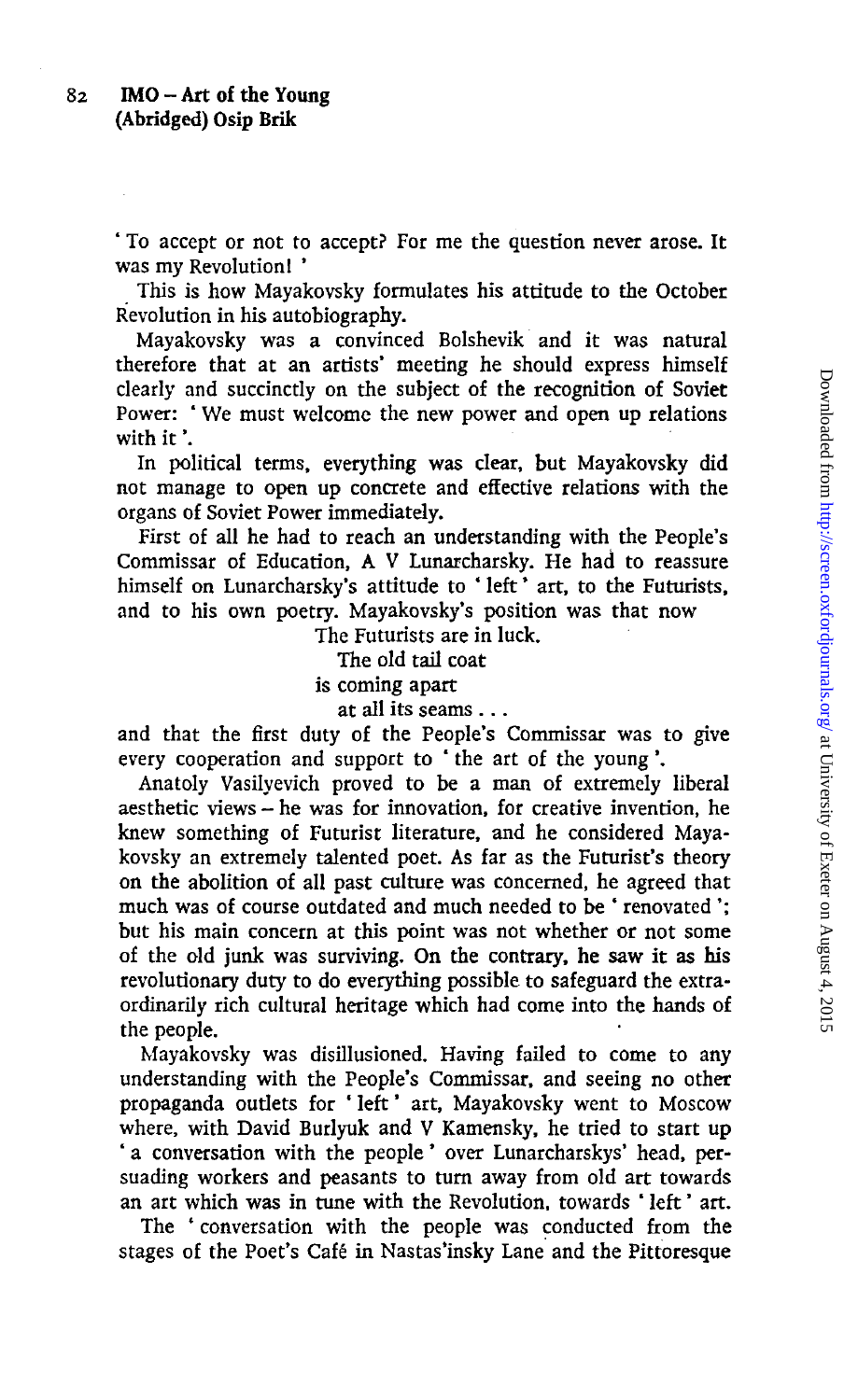on Kuznetsky Bridge, and from the pages of the first issue of ' *The* 83 *Futurists' Paper'.*

Prominently displayed in the paper was the following announcement: 'The Flying Federation of Futurists - speakers, poets, painters - announces: free presentations of speeches, poems, paintings, to any workers' audience eager for revolutionary art. Contact the Poet's Cafe from 10 pm every evening.'

However, up till now we know of only one appearance before a mass audience, which the Futurists organised in a circus. There may possibly have been others, but basically, the conversation did not emerge beyond the doors of the cafe.

What was the theme of that conversation? The programmemanifesto of the Flying Federation of Futurists states:

' The old order was supported by three whales: political slavery, social slavery and spiritual slavery. The February Revolution destroyed political slavery, the road to Tobolsk is strewn with the black feathers of the double-headed eagle,\* October hurled the bomb of social revolution under capital. The fat backsides of fleeing factory bosses loom on the distanct horizon.'

This was the situation on the political level. But in the art field, everything went on in the old way.

' The theatre goes on as before, presenting the " Emperors of Judea " and such like (Romanov works).<sup>†</sup> As before, the heavy muddy feet of monuments to generals, princes, tsars' mistresses and tsarinas' lovers block the exits of young streets. Trinket shops grandly called " exhibitions " trade in out and out daubs executed by fine ladies in their dachas, rococo style or a la one of the various Louis'.

' And finally, at our own bright festivities, we sing not our own anthems, but the grey-haired *Marseillaise* which we borrowed from the French.'

Mayakovsky also wrote of this in his ' Open Letter' to the workers:

' I am amazed to see " Aidas " and " Traviatas " with all their various Spaniards and counts, ringing out from the stages of the theatres we have taken over; to find those same opulent roses from manor house conservatories in the verses you accept; and to see how your eyes are dazzled by paintings which represent the

<sup>\*</sup> A reference to the fact that after he was deposed by the February Revolution, the Tsar Nicholas II and his family were taken secretly to Tobolsk, a small town in Siberia.<br>† Mayakovsky is referring in particular to a work by the Grand Duke

Konstantin Konstantinovich Romanov - Tsar Iudeiski, 'a drama in five acts', published in Moscow in 1914. An English version translated by  $V E$  Marsden under the title *The King of the Jews*; a sacred drama, was published, also in 1914, by Cassell & Co, London.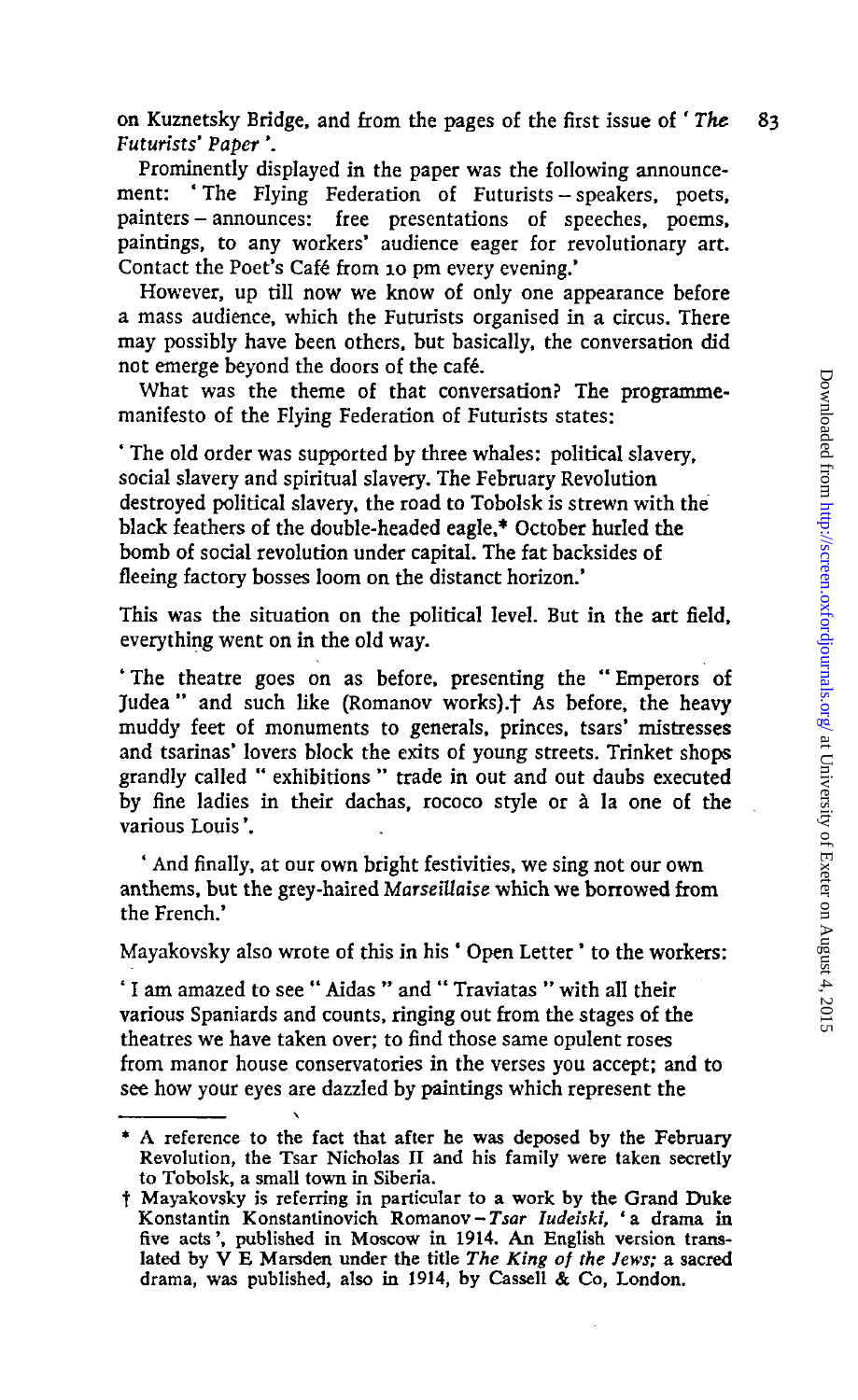## 84 splendours of the past."

The Flying Federation of Futurists invited the people to turn away from ' old, musty art' and ' to hungrily tear off pieces of the lusty, raw art offered by us ' (the Futurists).

In their decree on the democratisation of art, Mayakovsky, Kamensky and Burlyuk announced that

' along with the destruction of the Tsarist order, an end will be put to art's domicile in the pantries and barns of human genius in palaces, galleries, salons, libraries and theatres,  $\dots$ . Let paintings (colours) pour like many-coloured rainbows over the streets and squares, from house to house, ennobling and delighting the eye (taste) of the passerby.'

It was also announced that the ' first posting of verses and paintings would take place in Moscow on the day of publication of our paper'. And in fact, three small Futurist paintings were hung on the corner of Kuznetsky Bridge and Neglinnaya Street at the height of the second floor on March 15, 1918, the day the paper appeared. This was intended to signify  $-$  ' art has come out onto the street'.

> Into the street, Futurists, Drummers and poets!

However, all efforts to come out of the cafe into the streets to the people proved in vain. Apart from resounding slogans and the pictures on the walls of a building, the democratisation of the arts announced by the Flying Federation of Futurists went no further.

Mayakovsky soon realised the childishness of the enterprise and saw that the battle for the new art had to be waged, not from the stage of the Poets' Cafe, nor from the pages of his paper, but within the Soviet system, together with all those who were building the artistic life of the regenerated country.

In his first letter to L Y Brik from Moscow in mid-December 1917, Mayakovsky wrote:

' The cafe is for the moment a very pleasant place. As gay as the " Stray Dog " used to be in the early days.'\*

' Packed with people. Sawdust on the floor. On the stage, us ("me " at the moment-Dodya and Vasya\*\* have gone until Christmas). Pretty bad. That's all. Futurism is in great favour. Masses of performances. At Christmas time there's going to be a Futurist (Christmas) tree party. Then - " the election of the three triumvirs of poetry ". I'm negotiating a reading of *Man* at the Polytechnic Museum! .. .

<sup>\*</sup> A St Petersburg nightclub which was the centre of early Futurist activity, particularly around 1912-13. The Italian Futurist Marinetti delivered several lectures there. •\* Burlyuk and Kamensky.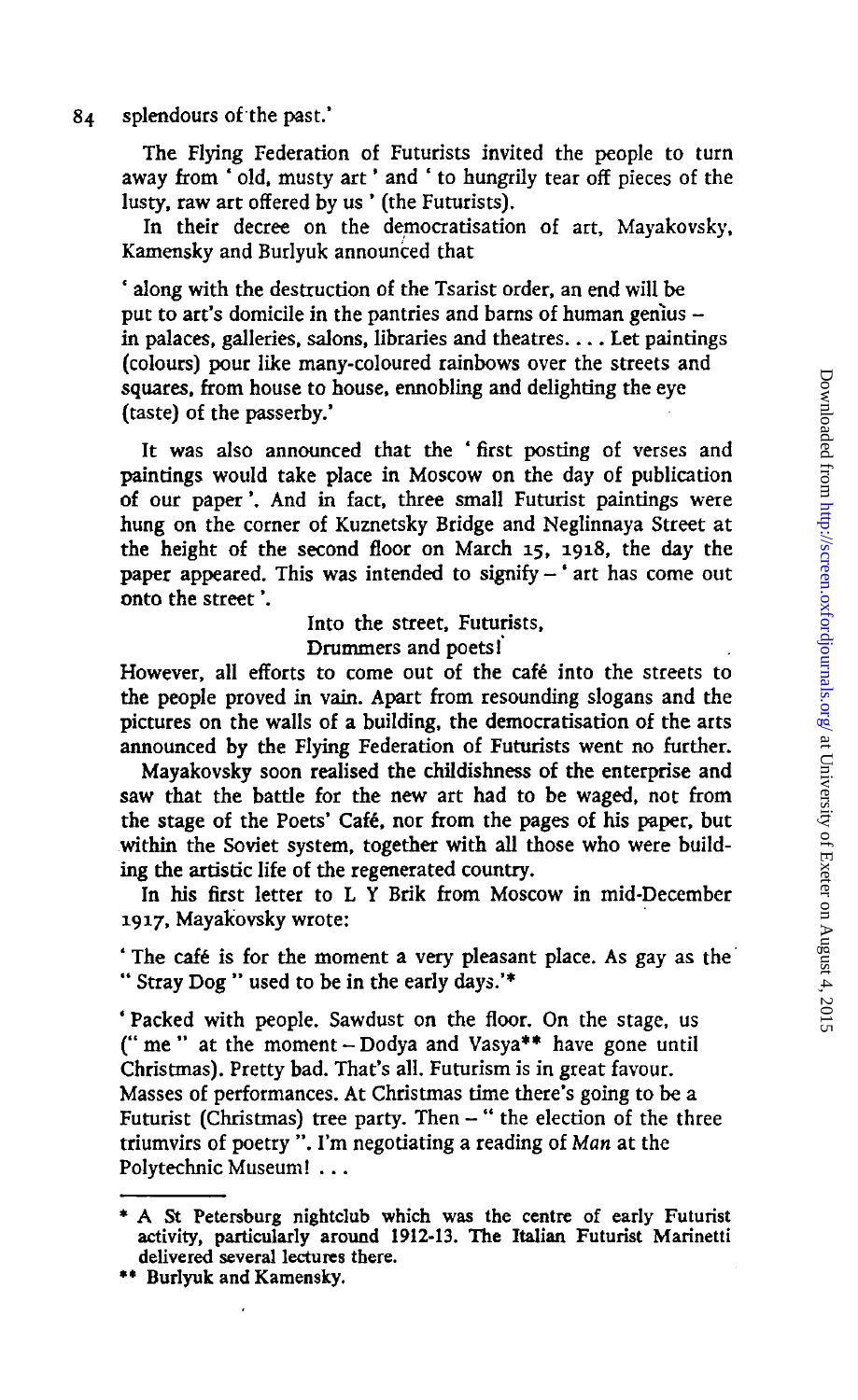Downloaded from http://screen.oxfordjournals.org/ at University of Exeter on August 4, 2015 Downloaded from <http://screen.oxfordjournals.org/> at University of Exeter on August 4, 2015

unfortunately of a mimed nature given the inarticulateness of the characters involved. Imagine for instance Vysotsky, Marants and Shatilov\* (after all the banks are shut!) listening earnestly to Dodichka'sf " He had a passionate love for flies with fat arses ". A million new people. It's crowded and unthinking.'

But at the beginning of January he was already writing to LY:

' Things are as they were with me. My life's like a gypsy song: by day I loll about, by night I indulge the ear. The cafe's palled on me. It's a small-time flea's nest. Ehrenburg and Vera Inber are still something like poets. I've made plenty of public appearances. The Futurist Party was held at the Polytechnic Museum. Quite a crowd there, like at a demonstration. Right at the beginning of the evening it turned out that of the four people announced on the poster, Burlyuk and Kamensky wouldn't be coming, and Goltsschmidt<sup>†</sup> was crying off. I had to keep things rolling by myself It makes me shudder to remember it.'

His later letters no longer make references to the Poets' Cafe or other platforms. In just one letter there is an ironic comment on the subject of ' smart' writing paper: ' Beautiful? Yes? Pardon me for writing on such refined paper. It's from the Pittoresque and they just can't do anything without refinement.'

In June Mayakovsky said goodbye to Moscow and returned to Petersburg. He spent the summer with the Briks in Levashovo in a private pension. This was a kind of breathing space after the bustle of Moscow. Mayakovsky relaxed and gathered strength. During this time he was writing *Mystery-Bouffe.* L Y Brik recalls some of the typical aspects of that Levashovo summer in her unpublished memoirs.

' We went to Levashovo to the dacha. We took three rooms with board. Volodya painted landscapes in oils and wrote *Mystery.* Volodya wrote verses constantly — during meals, walks, conversations with the girls, work sessions  $-$  all the time! He used to mutter, gesticulating a bit as he walked. No company disturbed him — it even helped.

Volodya spent the entire days on walks with me, showing me his landscapes, asking if he were making progress as a painter. In the evenings he played " kings "\*\* with Brik and myself, but by the end of the summer it emerged that *Mystery-Bouffe* was finished....

\*\* A Russian card game.

<sup>\*</sup> Well-known Moscow merchants and financiers of the period.

t Burlyuk.

<sup>&</sup>lt;sup> $\dagger$ </sup> A colourful figure of the period, Goltsschmidt called himself 'a Futurist of life'-to demonstrate his strength he used to break boards on his head.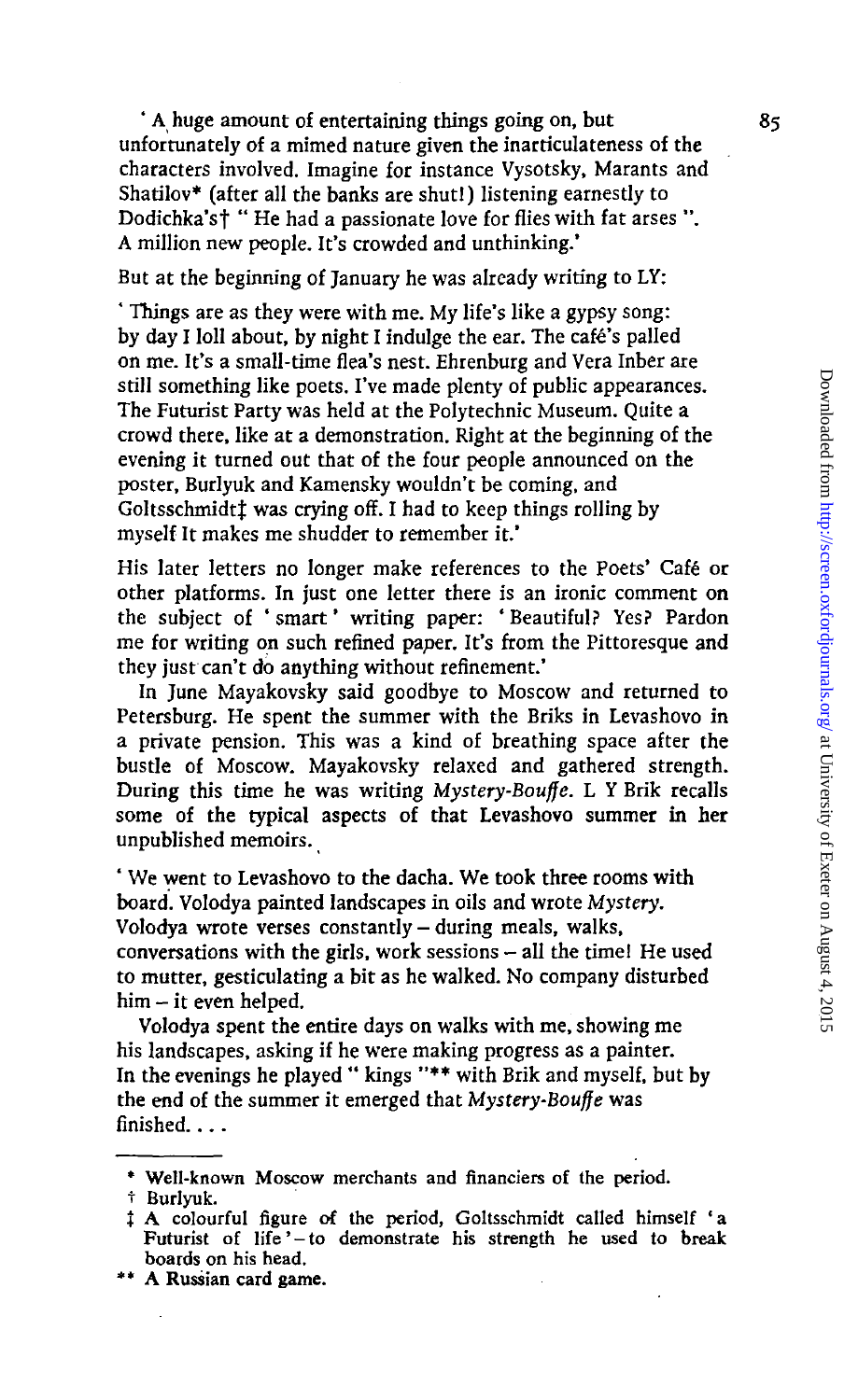86 We were fed the same salted fish with dried peas every day. Bread and sugar were brought to us from Petersburg by our maid Polya. Polya used to bake the bread in bricks under a metal tin that used to hold Borman's " George " biscuits - it was black, crisp and tasty.

We sat at one end of a long table in the guest room. At the other end sat a voluptuous blonde. Suddenly the blonde disappeared and a very ugly, thin, old woman took her place. Volodya picked up his spoon to eat his soup, raised his eyes and said in a scared whisper:

" Where before was such a feast, there now stands a grave ".\* We used to go mushrooming. There were a lot of mushrooms around, but not very good ones — the russula were beautiful and many-coloured. We used to leave them at the kitchen to be cooked. We tried bilberry jam with saccharine. Since then even on our hungriest days we never touched saccharine.

In autumn we had to return to Petersburg and we had no money to pay the pension. I sold my portrait, painted by B Grigor'ev in 1916, to the artist I Brodsky. It was a huge portrait, larger than life-size; it showed me lying on the grass against some kind of background glow. When Volodya saw it he said: " Lila in overflow ".

I came across my portrait being carried on a cab down the Nevsky Avenue and was overjoyed that I'd got rid of that monstrosity and we wouldn't be in debt.

After Levashovo, Mayakovsky rented a small flat in our house (7, Zhukovsky Street) like the one we had earlier. For lack of space, the bath was in the corridor. In the bedroom there was an ottoman and a large mirror in a pink velvet frame.

In one of his letters to his sister in Moscow written from Levashovo, Mayakovsky wrote: " I'm being so nourished on milk here (six glasses a day) that tell mother not to be surprised if I grow an udder."'

In Levashovo, Mayakovsky and Brik received a letter from Shterenberg and Punin, the heads of the IZO (Arts) department of Narkompros, inviting them to join the collegium. All ' our', ' left' people - Altman, Shkol'nik, Tatlin and Malevich (the latter two in Moscow) $-$ had come into the department; a kind of fortress of the new art, the art of the young, had been created, from which we could do battle with the' old men ' of art.

Exchange of fire with the ' old ' fortress — the museum department - began at once. As well as questions of principle, the battles between the departments were fought for all kinds of material benefits: for accommodation, for special rations, and for grants.

<sup>\*</sup> A line from the poem ' To the death of Prince Meshchersky' (Na smert' knyaza Meshcherskovo) by the great Russian classicist poet, Gavril Derzhavin (1743-1816).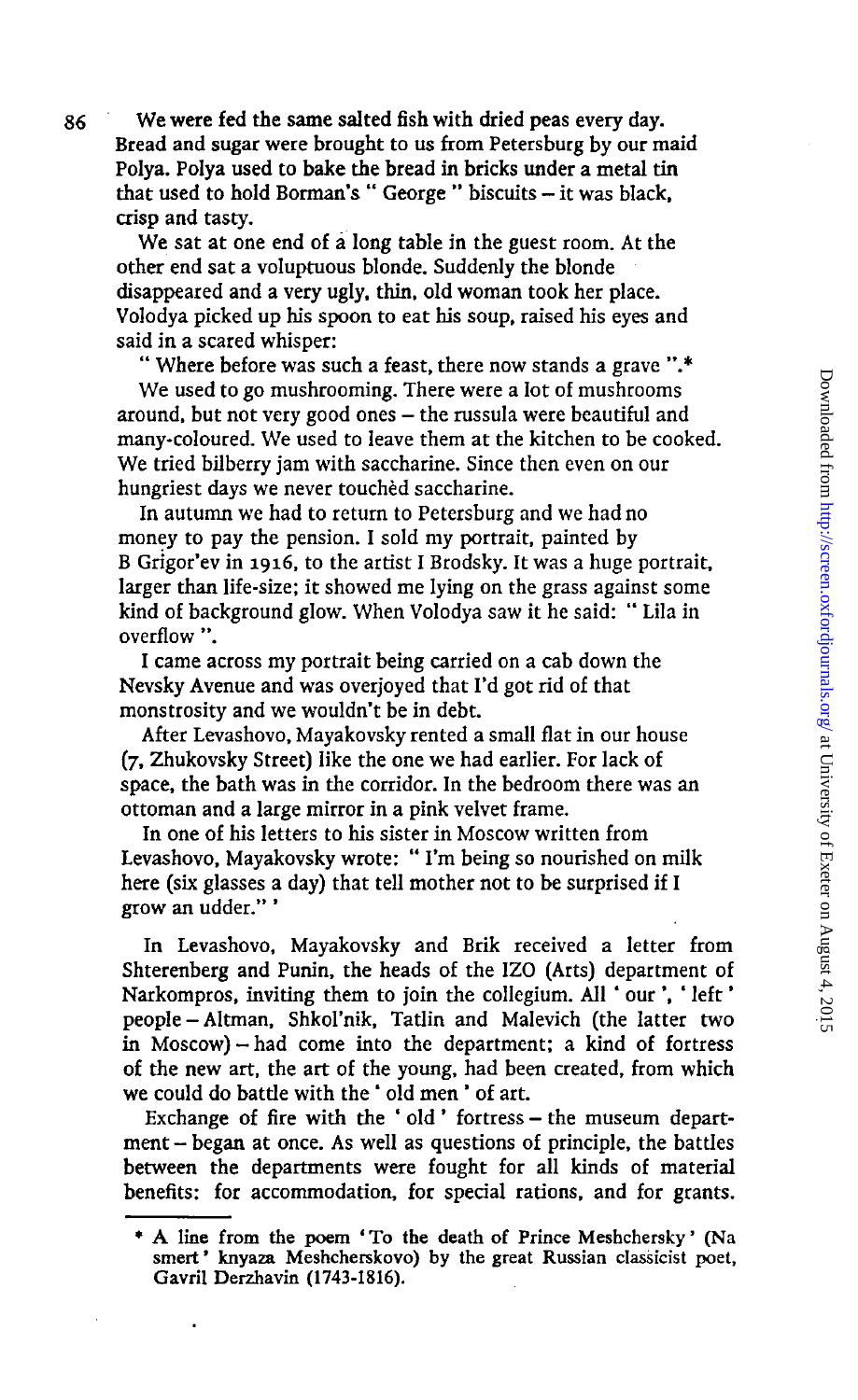The IZO section insisted that the Government's main concern 87 should be concentrated on better material conditions for living artists, organising exhibitions of their work and extensive Government purchase of the best of these works.

The museum department on the other hand insisted that the best accommodation space should go to the museums, that museum workers should be provided with academic rations and that money should be spent as a first priority on providing the museums with objects of value, and on their preservation and restoration....

Mayakovsky worked enthusiastically in the Narkompros IZO, fought the ' old ' in support of the new art, spoke at meetings and wrote verse for the IZO department journal *Art of the Commune.\**

Back in Levashovo it had been decided to set up an ' Art of the Young ' publishing organisation to publicise the new art.

The IMO (Art of the Young) society began early in 1918 when Mayakovsky was still in Moscow. Strictly speaking there had never been any properly constituted ' society ' or ' fraternity '. They simply took over an empty flat, no 21 at 5, Fontanka, and hung the paintings of young artists on the walls: Shkol'nik, Spandikov, Le Dantieu, and others. It was thought that buyers would come to see the exhibition and perhaps even make' a purchase. But no such buyers turned up. It was all their own people who came penniless enthusiasts of' ultra-left' art.

The IMO centre was used for the organisation of informal group meetings and literary-artistic discussions for their ' own people'.

One way or another the IMO imprint had now come into existence, and Mayakovsky used it as his publishing pseudonym  $-$  as he had previously used the Asis (Association of Socialist Art) imprint for the second edition of his poem *Cloud in Trousers,* for the publication of *Man* and for *The Futurist Paper.*

On July 27, 1918, the question of the publication of Futurist literature was on the agenda of the discussions of the Narkompros literary collegium. The IMO imprint had not yet been mentioned, but discussions centred around the publication of an ' anthology of Futurist literature ' - this was the future *Unsifted Word,* the first book published under the IMO imprint.

Mayakovsky put the proposal that Narkompros issue a collection of Futurist literature. The literary collegium under the chairmanship of A V Lunarcharsky agreed to Mayakovsky's proposal and asked him to present an estimate to the literature department. On the presentation of an estimate, a subsidy would be granted for the publication of the anthology.

Mayakovsky began work on compiling the anthology. However, before it was completed, a decision was made to produce an agit

<sup>\*</sup> For further details on the 'Art of the Commune' journal, see ' Mayakovsky and the Literary Movements of 1917-30' in this issue.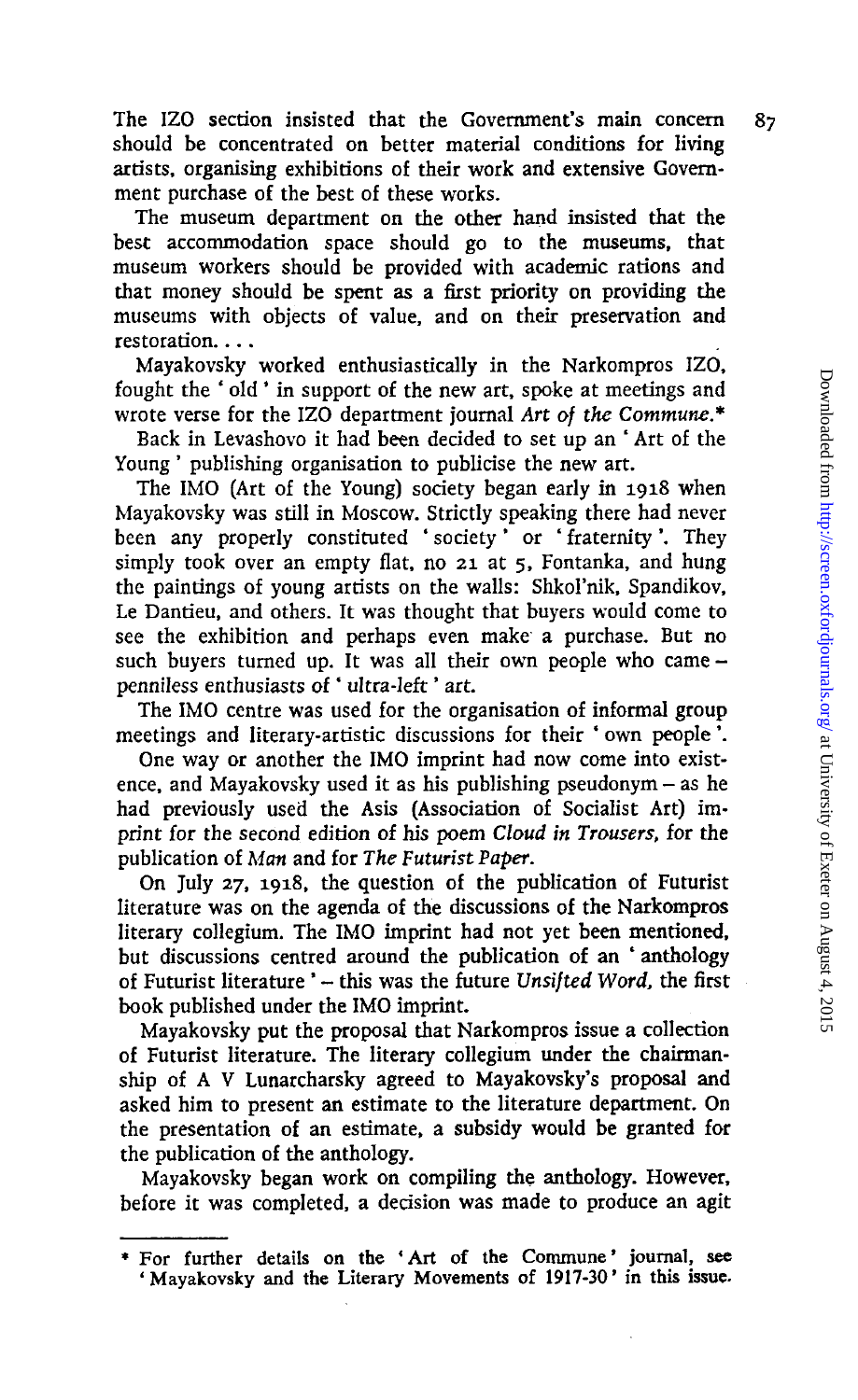88 album, to be published under the IZO imprint, but produced by the work force of IMO. The album was prepared and appeared for the first anniversary of the October Revolution under the title *Heroes and martyrs of the Revolution.*

The album consisted of eighteen large sketches with verse subtitles. The sketches were commissioned from the artists Koslinsky, Makletsov and others.\* The verse text was written by Mayakovsky.

The album is marked ' published by the Arts department of the People's Commissariat of Education ', and on the inside page, ' IMO Publishing Centre, Petrograd, Fontanka 5, Flat 21'.

By October, Mayakovsky had completed *Mystery-Bouffe.* He presented it together with *The- Unsifted Word* to the Narkompros literary collegium for publication under the IMO imprint. The collegium accepted them for publication and both books also came out around the anniversary of the October Revolution — they were the first books published by Mayakovsky as part of the struggle for new art.

The notion of publishing an anthology of Futurist literature had occurred to Mayakovsky while he was still in Moscow during the period of the Flying Federation of Futurists. *The Futurists' Paper* carried a notice to the effect that Mayakovsky was preparing a collection of Futurist writings for publication through Asis. In Mayakovsky's report to the Narkompros collegium, this collection is still referred to as either ' an anthology of Futurist literature', or ' the Futurists' anthology', and is apparently not linked thematically with the Revolution in any way.

The collection was intended to give a notion of Futurist literature as the newest and most innovatory tendency in literature, but in the course of collecting the material, Mayakovsky changed his principle of selection; the idea of the link between the Futurists and Futurism and the Revolution came to the fore. Mayakovsky refers to this in his preface to *The Unsifted Word:*

*'* Of course the present book does not exhaust Futurism. It has selected verses on a particular theme  $-$  the word revolution by the revolutionaries of the word. The future will produce an account of Futurism full-grown; for the moment it is not a corpse which will allow itself to be dissected, but a fighter, unfurling its flags.'

The link with the theme of the Revolution decided the choice of material. The resulting anthology was not intended to be a summing up, a historical retrospective, a dissection of the corpse, but a militant collection of the work of a revolutionary literary group genuinely necessary to the Revolution. And therefore  $-$  not just an anthology, but a revolutionary anthology-a disassociation from the militarist Marinetti, the sugary-voiced Severyanin and their like.

The manuscript of *The Unsifted Word* anthology was presented

<sup>\*</sup> Ivan Puni (Jean Pougny).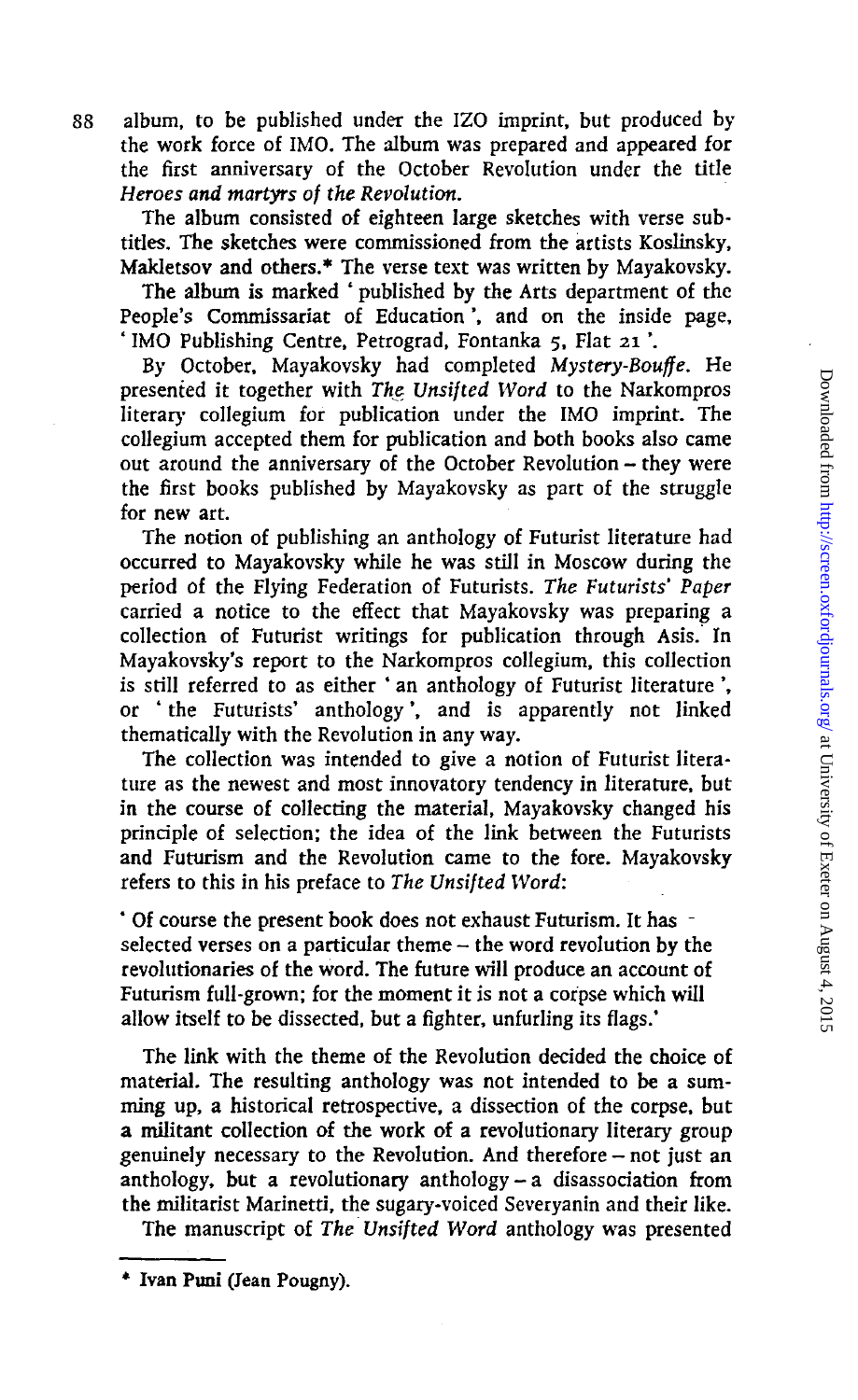to the Narkompros collegium at the beginning of October. Thus 89 the two months (August and September) which passed between the application for approval and the presentation of the completed manuscript were sufficient for a radical change to occur in Mayakovsky's attitude to Futurists and Futurism. In July Futurism for Mayakovsky had still been an innovatory literary movement, significant in itself. The Futurists were the revolutionaries of form. This was enough to earn them the right to publication by the revolutionary Soviet government.

In two months Mayakovsky had come to a different point of view. Futurists were necessary to the Revolution not because they were the revolutionisers of form, but because a genuine revolution in form was inevitably linked with social revolution. For this reason not all Futurists were necessary to the Revolution, but only those who had found a spiritual outlet in the Revolution. And for this reason *The Unsifted Word* was not a literary anthology of the work of the Futurists, but a revolutionary anthology of those young poets who stood on the barricades of art under the slogan:

' Today the socialists' unprecedented story is making a great heresy come true.'\*

In those months (August and September) Mayakovsky started working on the IZO collegium. Of course, practical participation in revolutionary construction had an immediate and decisive influence on Mayakovsky's literary position. The divisions between the platforms of the various literary groups gradually began to lose their sharpness. Much was seen in a different broader perspective. And first and foremost, it became clear that only literature which moved in step with the Revolution was needed by the Revolution, and had the right to exist. This was the beginning of Mayakovsky's difficult road to his position as poet of the revolutionary masses, poet of the proletarian revolution and socialist construction. Dividing Futurism along the line of those ' for and against the Revolution ' was a first step on that path.

*The Unsifted Word* anthology included the verse of Aseyev, Burlyuk, Kamensky, Khlebnikov, and Mayakovsky's *Our March, Revolution, War and the Universe* (part five). The material was selected by Mayakovsky who also wrote the foreword to the collection. A second foreword was written by Lunarcharsky.\*\* Both forewords were intended to explain to the reader why an anthology of Futurist literature was being published and to reply in advance to the misunderstandings which such a publication might provoke.

Mayakovsky entitled his foreword ' This book should be read by everyone'. And he poses questions as if from a puzzled reader:

<sup>\*</sup> A line from Mayakovsky's *Revolution.*

*<sup>\*\*</sup>* For a full text of Lunarcharsky's preface sec 'Mayakovsky and the Literary Movements of 1917-30' in this issue.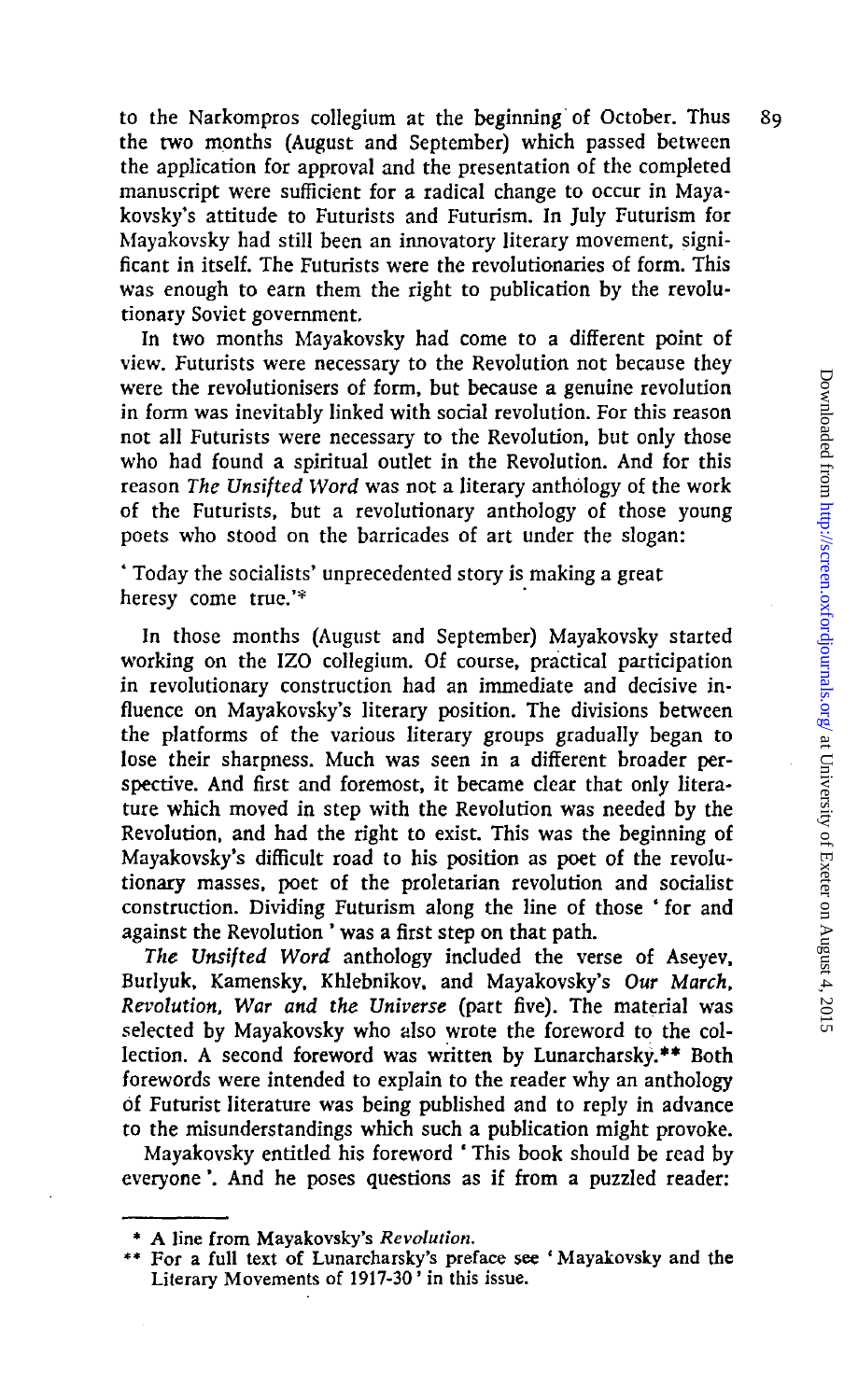90 ' Why? ' and then ' What do we want with this incoherent jumble, these lurid slogan writers? '. Mayakovsky replies: ' All your objections are reformist lies.' He explains that the Futurists should not be held responsible for every piece of nonsense laid at their door. ' We, the young poets of Russia, having found a spiritual outlet in the revolution and taken our stands on the barricades of art, have nothing in common with the militarist Marinetti, or with the sugary-voiced Russian Severyanin."

Mayakovsky explains further why

' we revolutionary Futurists are necessary to the proletariat because we give socialism a new word. The bourgeoisie made a poetic cult of trivial sentimental emotions, harmonious landscapes, and portraits of well-born representatives. Its corresponding language is also gentle, polite, and well-bred.... And these poetic waters all flowed into the frozen expanses of dull, stereotyped rhythms.

' We (the revolutionary Futurists) have frightened away the cloudless skies over fine private houses with the red glow of factory chimneys. We have invaded the amorous whispering on cosy porches with the thousand-legged march of centuries. These are our rhythms - the cacophony of wars and revolutions.

This is why the revolutionary Futurists are necessary to the proletariat, why it is essential to read this collection of verses on the theme of " the word revolution by the revolutionaries of the word "."

The article \* everyone.should read this book' is significant for its precise formulation of Mayakovsky's literary position towards the end of the first year after the Revolution. For the political activist – the revolutionary struggle; for the Red Army fighter – himself and his weapons; for the poet – his word; all three engaged in one and the same action under the slogan ' Long live socialism! ' Everyone on his own strip of the front. With this formula, Mayakovsky disassociated himself on the one hand from those ' left' poets who did not participate in the fight for socialism, and on the other from those who failed to understand the significance of the new poetic language in that struggle.

When these two books were handed in for publication, Mayakovsky and Brik also presented the People's Commissar of Education, Lunarcharsky, with a memorandum-report on the publication of the books of the new art.

The list of books in preparation was as follows:

- 1. *The Theory of Futurism:* a collection of articles concerned with establishing the validity of the revolution in art.
- 2. *The Practice of Futurism:* a collection of articles elucidating the strategy of Futurism as a particular revolutionary movement.
- 3. *Studies in the theory of poetic language.* This will consist of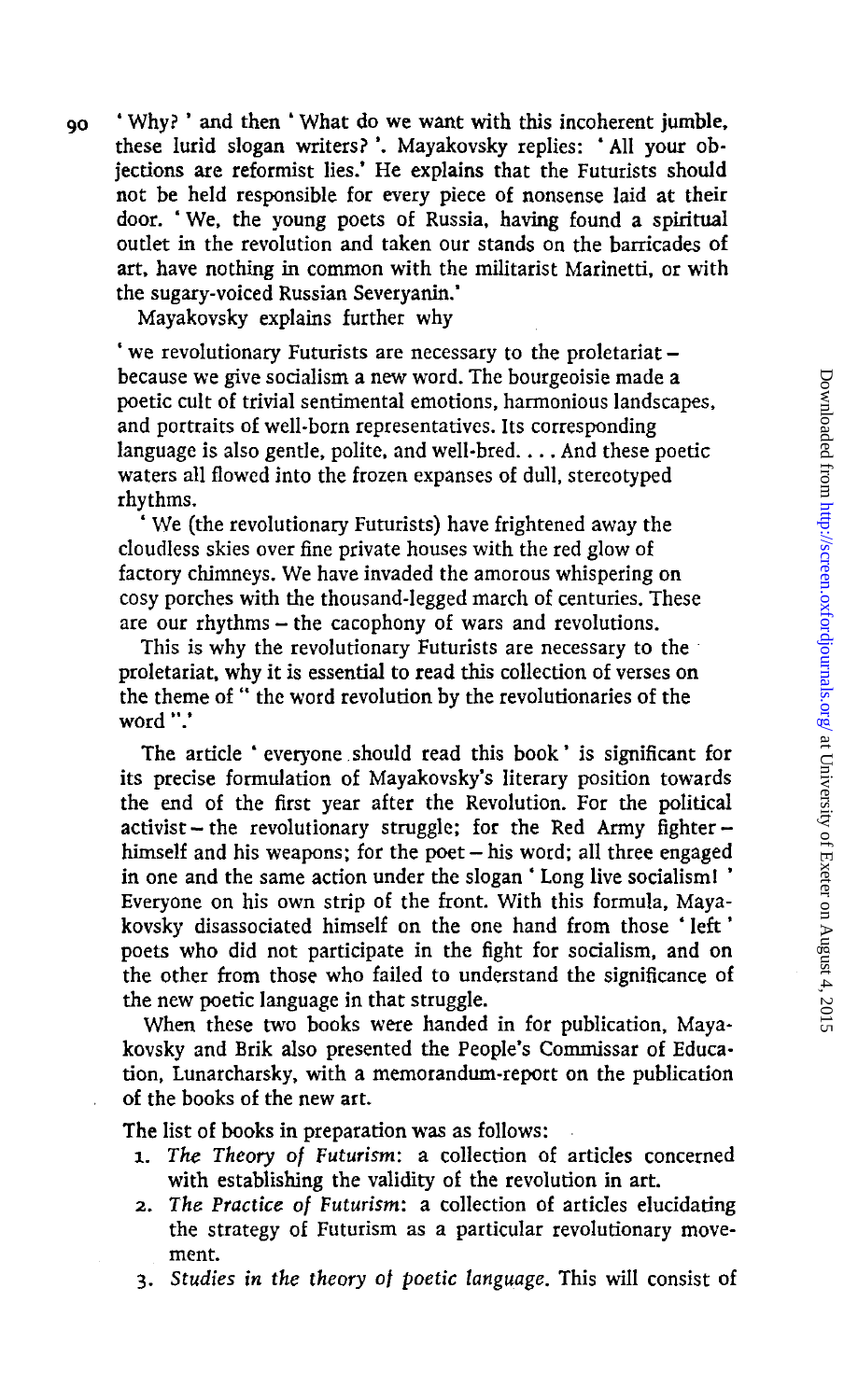a reprint of revised articles from the first and second editions 91 (1916 and 1917), and new articles on: plot-construction, rhythm, the theory of wordplay, method, the analysis of semantic variations, and also articles clarifying the fundamental methodological errors of Symbolism. The collection will have an additional section of texts and a full bibliographical list of literature on style available in Russian and European languages. Those involved in the work: Brik, Polivanov, Yakubinsky, Shklovsky, and others.

- 4. *1909-1919:* the literature of the decade. A history of artistic achievements ' after Symbolism '.
- 5. Khlebnikov. Longer poems.
- 6. Kamensky. Verse.
- 7. Pasternak. Verse.
- 8. Mayakovsky. In six issues everything written by the poet, with a critical essay.
- 9. *The Will of Millions-a* book.
- 10. Almanac.' Our time in verse and sketches '.

In accordance with the agreement, IMO had the right to publish no more than twelve works per year. *The Unsifted Word* and *Mystery-Bouffe* had already appeared, and the list therefore contained ten titles.

Lunarcharsky looked through the list and marked his approval: ' Checked, interesting. Lunarcharsky, 10 February.'

The list had been compiled on the basis of a broad programme. The object was to present the theory and history of Futurism, or more accurately, of all the ultra-left artistic movements in Russian art ' after Symbolism \*. The object was to be achieved by the studies on the theory of Futurism and on the history of futurist struggles, and by the collection of literary-artistic works beginning with *Sadok Sudei* (A Trap *for Judges),* which had appeared early in 1910. For the sake of an even decade, the beginnings of Futurism were fixed as 1909, thereby making 1919 the tenth anniversary of its existence - hence the title, *1909-1919.* From then on this anthology was referred to as *The Unsifted Word,* second expanded edition.

The publication never appeared, but Mayakovsky transposed the decade 1909-19 onto his own *Complete Works.* This gave rise to suggestions from certain literary critics that Mayakovsky was pushing the beginnings of his literary career back to coincide with the first works of the Futurists, in which he had played no part. The suggestion was based on a misunderstanding. Mayakovsky considered 1909 to mark the beginnings of his literary activity, not because the first Futurist anthology *Sadok Sudei* appeared that year, but because in 1909 he was in Butyrsky prison and while there he filled a whole notebook with verse which was confiscated on his release. He mentions that notebook in his autobiography: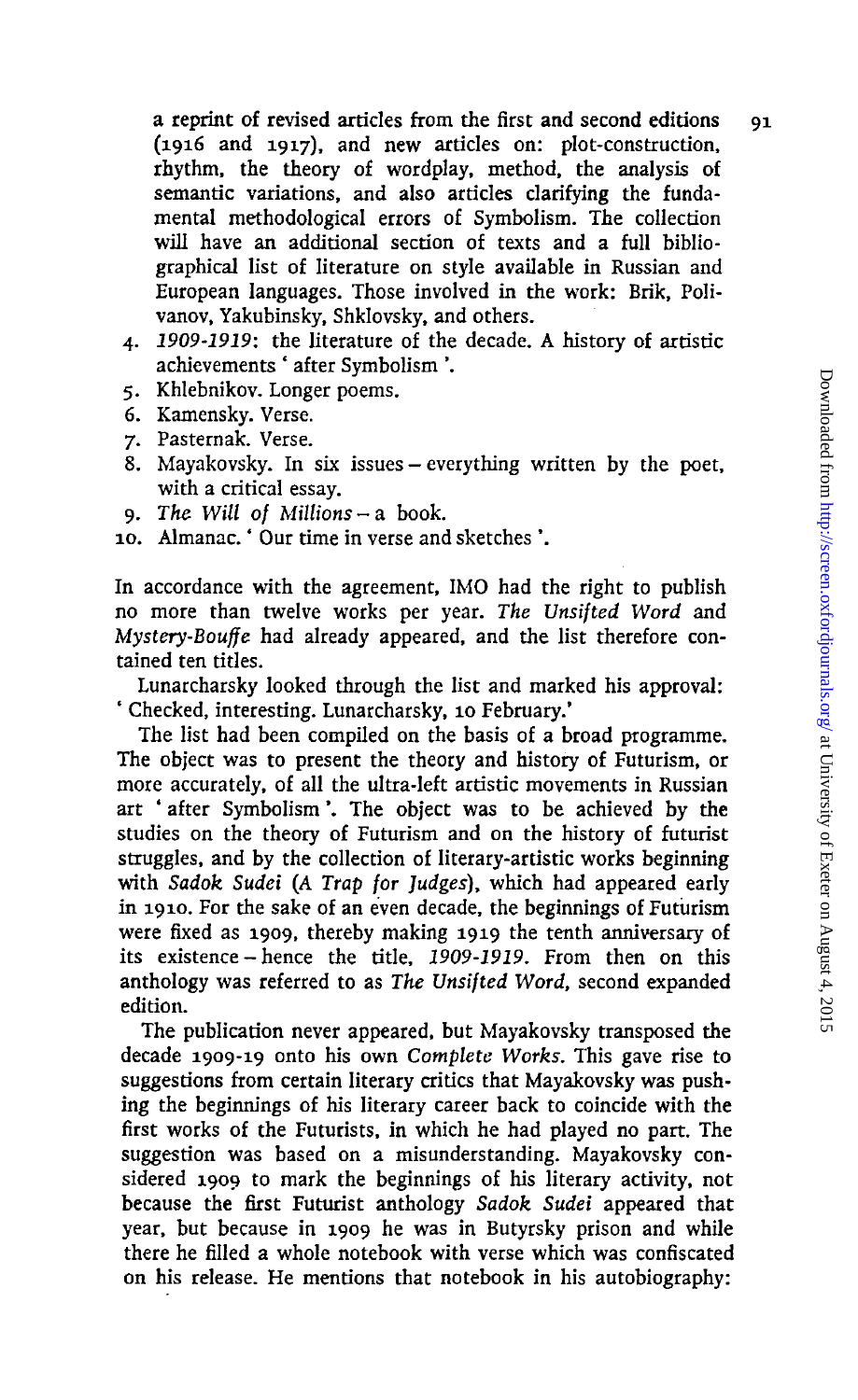92 'I read everything, all the newest things. The Symbolists - Bely, Bal'mon. I recognised their formal innovation. But it was alien to me. The themes and the images were not part of my experience. I tried to write as well but about other things. It turned out that, to write like that about something other was impossible. It came out stilted and Iacrimous. Something like this:

> The forests dressed themselves in purple and gold, Sunlight played on the domes of the churches, I waited  $-$  but days faded into months, Hundreds of wearisome days.

I filled a whole notebook with this kind of thing. Thanks to the warders — it was confiscated on my release, otherwise I would even have published it! '

Mayakovsky also spoke of this when he appeared at the Krasnaya Presnya (a district of Moscow) Komsomol centre on March 25, 1930, at an evening set up to mark twenty years of his literary activity. Explaining why he had organised the exhibition under the title ' Twenty years' work ' Mayakovsky said:

' In my life there was a break of two or three years when I was not involved with verse, but mainly with painting and sketching. And it was only from roughly 1912-13 that I began publishing in a regular way and literature became my definitive profession.'

The break of two or three years to 1912 was in fact from 1909. The fact that the year of Mayakovsky's first verse attempts coincides with the emergence of the Sadok Sudei group is pure chance.

The second series of books was composed of collections of the work of individual poets - Khlebnikov, Kamensky, Pasternak and Mayakovsky himself. Burlyuk and Aseyev were not included in the list because during those years they were in the Far East.

The first three works were intended to present the theory and practice of the current period. Firstly, *Studies in the theory of poetic language,* a revised and expanded reprint of the two collections of articles published by the Opoyaz (Society for the study of poetic language). This title was eventually published as *Poetics* (1919) in a markedly less comprehensive form than had been envisaged initially.

Then came the Almanach which was something in the nature of an expanded version of the album *Heroes and Martyrs of the Revolution.*

And finally there was the mysterious *Will of Millions* - *a Book.* This was the original title of what was to be the poem *150,000,000* which Mayakovsky even at this stage was planning to publish without the name of the author.

. On July 18, 1919 IMO's representatives, Mayakovsky and Brik, •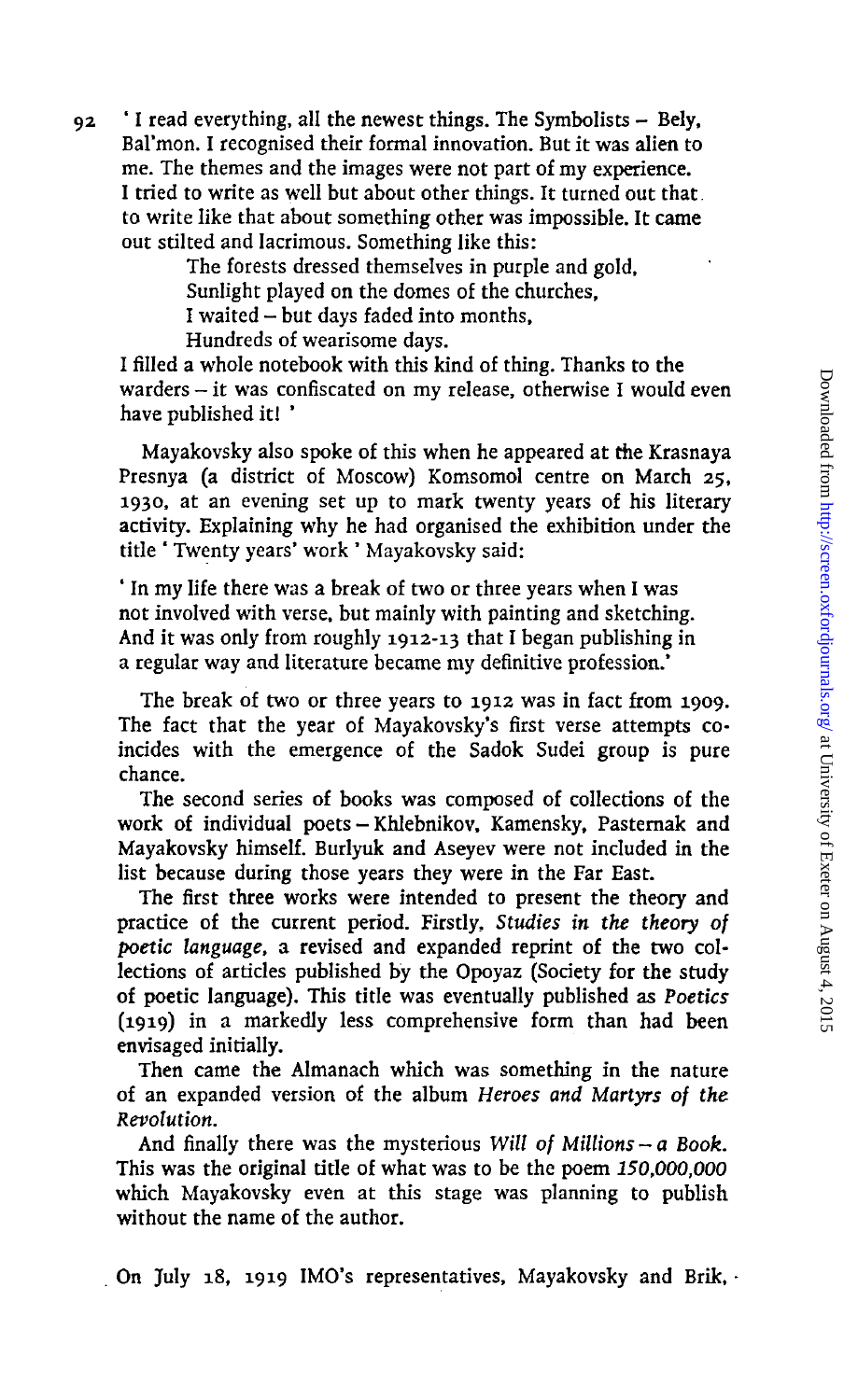placed **a** report before the Commissar of Education Lunarcharsky, which read: **93**

## *To: The Commissar of Education, Comrade Lunarcharsky*

*On ]uly 27.1918 at a meeting of the Petrograd Narkompros collegium the question of a subsidy for the 1MO publishing organisation came under discussion. The conclusion of the discussion was the collegium's approval of the subsidy and of the plan for the publication of books as presented by 1MO; as a result an agreement was signed between Narkompros and the IMO publishing body. The collegium added a note to the effect that future publication would depend on the results of IMO's activities.*

*In the terms of the agreement we were entitled to publish twelve books annually. At this point, at the end of the allotted one year period, it is possible to assess the results of our work and to make an application for the means to continue our work and complete what still remains outstanding due to reasons beyond our control (namely, the shortage of paper and other printing facilities). IMO originally acquired the following works with a view to publication:*

|                                        | price |    | print                 |
|----------------------------------------|-------|----|-----------------------|
|                                        |       |    | roubles kopeks number |
| 1. The Unsifted Word - a revolutionary |       |    |                       |
| Futurist anthology                     | 6     | 50 | 5.000                 |
| 2. Mystery-Bouffe, 1st ed.             | 6     | 50 | 5.000                 |
| 3. Mystery-Bouffe, 2nd ed.             | 6     | 50 | 16,000                |
| 4. War and the Universe, 2nd ed.       | 3     | 75 | 24.000                |
| 5. Poetics                             |       |    | 10,000                |
| 6. Complete Works of Mayakovsky        | 20    |    | 10,000                |
| 7. My Sister, My Life, Pasternak       |       |    |                       |

- *8. Complete Works of Khlebnikov*
- *9.* The Unsifted Word, *2nd ed.*
- *10. To the Russians, Germans, and French*
- *11.* The Art of the Commune
- *12.* **Ivan**

*The first six books have been published and distributed by us, which has enabled us to pay the authors' fees.*

*The remaining six were accepted for publication by us. But since in accordance with the agreement, authors' fees are payable only after the publication of the work, and the work can only be published on receipt of paper from the printing department, the issue of which has for the moment been stopped for all purposes other than agit work, we would ask you to ratify our estimate of 165,324 roubles 30 kopeks; this would enable us to carry on the literary work already under way until such time as the publishing situation has been regularised. The sum in question would be used to cover authors' fees on publication of the work.*

*The need for the publication of these works is fully supported by the reception they have been given by the mass reader. They*